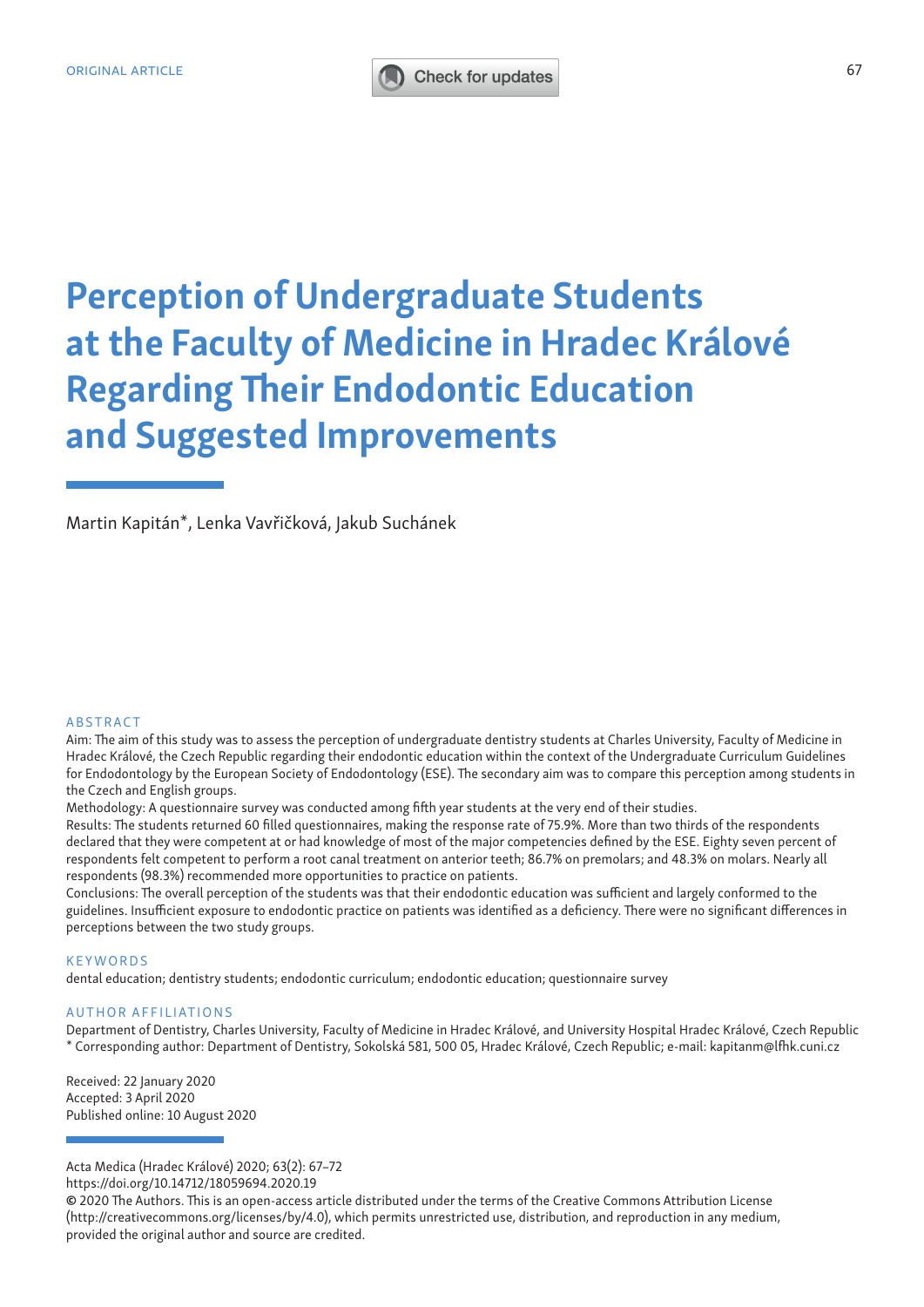## INTRODUCTION

Root canal treatment (RCT) is the treatment of teeth with irreversibly damaged or necrotic dental pulps with the goal of preserving the non-vital but functional tooth in the mouth (1). As there is no official state-guaranteed specialization in endodontics in the Czech Republic, RCT falls into the basic spectrum of treatment modalities provided by general dental practitioners. Thus, during undergraduate dentistry studies, students need to be familiarized with endodontology and achieve sufficient skills to be able to perform RCT independently.

The European Society of Endodontology (ESE) published recommendations about undergraduate endodontic curriculum in 2013 (2). There are 3 domains of endodontic competencies defined: scientific foundations of endodontic practice, nonsurgical endodontic treatment and surgical endodontic treatment. Each domain has several corresponding major competencies with specified required level of skills. The different levels of skills are defined and approved by the Association of Dental Education in Europe (3) (Table 1).

Within the curriculum of the dentistry programme at Charles University, Faculty of Medicine in Hradec Králové, endodontic education is divided into three subjects (Table 2). Apart from these dedicated endodontic subjects, students learn other topics related to endodontics in other subjects, such as tooth morphology including the root system in the Preclinical Dentistry I in the winter term of the first year and X-ray imaging in Dental Radiology in the winter term of the third year.

There are two parallel study groups – one in the Czech language and the other one in English. Both groups have the same curriculum, the same lectures, the same teachers and the same assessments. The only difference between the 2 groups is the language used. For practical lessons the students of these two groups are mixed, meaning each working pair consists of one student from each group.

In the literature there are only few studies dealing with the evaluation of endodontic education by students. There are no published studies on this topic from the Czech Republic or the Central European region.

Tab. 1 Definitions of the levels of applied to competences (3).

| To be competent at   | A dentist should on graduation<br>demonstrate a sound theoretical<br>knowledge and understanding of the<br>subject together with an adequate<br>clinical experience to be able to<br>resolve clinical problems encountered<br>independently or without assistance. |
|----------------------|--------------------------------------------------------------------------------------------------------------------------------------------------------------------------------------------------------------------------------------------------------------------|
| To have knowledge of | A dentist should on graduation<br>demonstrate a sound theoretical<br>knowledge and understanding of the<br>subject but may have only limited<br>clinical/practical experience.                                                                                     |
| To be familiar with  | A dentist should on graduation<br>demonstrate a basic understanding of<br>the subject but need not have clinical<br>experience or be expected to carry out<br>procedures independently.                                                                            |

The primary aims of this study were (i) to assess the perception of the undergraduate students at Charles University, Faculty of Medicine in Hradec Králové, the Czech Republic regarding the endodontic curriculum within the context of the Undergraduate Curriculum Guidelines for Endodontology published by ESE in 2013; (ii) to evaluate endodontic education from the point of view of the students at the time of graduation in terms of other factors, i.e. quality and range of the lectures, extent of practical training, and suitability of the included topics; (iii) to document students' perceptions about their own endodontic experience, e.g. number of treated canals/teeth in patients and in vitro, the confidence in root canal treatment of different teeth; and (iv) to gather suggestions for improving endodontic education. The secondary aim was to compare these perceptions among the students in the Czech and English language groups.

Tab. 2 Description of dedicated endodontic subjects.

| <b>Subject</b> |                      | <b>Endodontics I</b>                                                                                                                                                                                                                                | <b>Endodontics II</b>                                                                                                      | <b>Endodontics III</b>                                                                                                                                 |
|----------------|----------------------|-----------------------------------------------------------------------------------------------------------------------------------------------------------------------------------------------------------------------------------------------------|----------------------------------------------------------------------------------------------------------------------------|--------------------------------------------------------------------------------------------------------------------------------------------------------|
|                | Year                 | 3rd                                                                                                                                                                                                                                                 | 4th                                                                                                                        | 5th                                                                                                                                                    |
| Timing         | Semester             | summer                                                                                                                                                                                                                                              | summer                                                                                                                     | winter                                                                                                                                                 |
|                | Theory               | 25                                                                                                                                                                                                                                                  | 6                                                                                                                          | 15                                                                                                                                                     |
| Teaching       | Preclin.<br>practice | 12                                                                                                                                                                                                                                                  | $9*$                                                                                                                       | $0^*$                                                                                                                                                  |
| Description    | Theory               | <b>Basic</b><br>endodontic<br>topics, e.g.<br>diseases of<br>dental pulp,<br>vital pulp<br>treatment,<br>procedure<br>of RCT in-<br>cluding<br>the instru-<br>ments and<br>materials<br>used, com-<br>plications,<br>postendodon-<br>tic treatment. | Machine<br>shaping<br>of the root<br>canals, usage<br>of ultrasound<br>and operation<br>microscope<br>in endodon-<br>tics. | Advanced<br>endodontics<br>procedures<br>such as<br>root canal<br>retreatment,<br>retrograde<br>endodontic<br>treatment.<br>internal<br>bleaching etc. |
|                | Practice             | Training of<br>root canal<br>treatment<br>using hand<br>instruments<br>and lateral<br>compaction.                                                                                                                                                   | Training of<br>rotary shaping<br>of the root<br>canals. RCT<br>in patients.                                                | RCT in<br>patients<br>including<br>postendo.                                                                                                           |
| Requirements   |                      | Hand RCT<br>of 2 canals<br>in plastic<br>blocks and<br>3 canals in<br>extracted<br>teeth                                                                                                                                                            | <b>Rotary RCT</b><br>of 2 canals in<br>plastic blocks<br>and 3 canals<br>in extracted<br>teeth.                            | RCT of 1 tooth<br>in patient.                                                                                                                          |

\* Clinical practical lessons are incorporated in the practical lessons of the subject Clinical dentistry.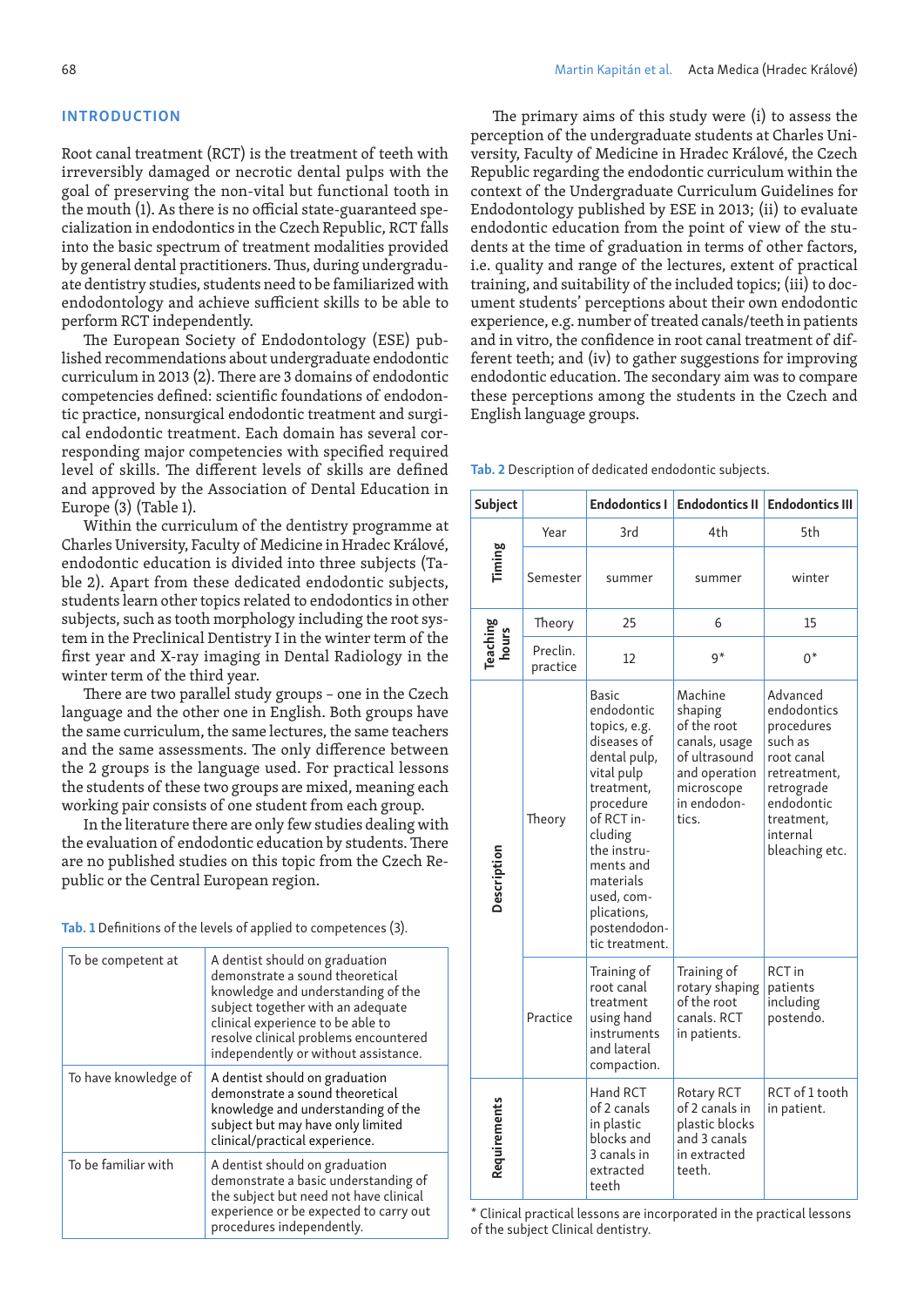|          | Total   |          | Gender       |               | Age<br>[years] –<br>quantitative | Age [years] - qualitative |                |               |              |
|----------|---------|----------|--------------|---------------|----------------------------------|---------------------------|----------------|---------------|--------------|
|          |         |          | Men          | Women         | Median                           | 23                        | 24             | 25            | $26 - 38$    |
|          |         | % $(n)$  | % $(n)$      | % $(n)$       | (Q1; Q3)                         | % $(n)$                   | % $(n)$        | % $(n)$       | % $(n)$      |
| Language | Czech   | 71.7(43) | $30.2(13)$ * | 69.8 $(30)$ * | 24 (24; 25)                      | $2.3(1)$ **               | 51.2 $(22)$ ** | $32.6(14)$ ** | $14.0(6)$ ** |
|          | English | 28.3(17) | $64.7(11)$ * | $35.3(6)$ *   | 24(23; 24)                       | $35.3(6)$ **              | $41.2(7)$ **   | $0.0(0)$ **   | $23.5(4)$ ** |
| Year     | 2017    | 55.0(33) | 30.3(10)     | 69.7(23)      | 24 (24; 25)                      | 6.1(2)                    | 45.5(15)       | 33.3(11)      | 15.2(5)      |
|          | 2018    | 45.0(27) | 51.9(14)     | 48.1(13)      | 24 (24; 25)                      | 18.5(5)                   | 51.9(14)       | 11.1(3)       | 18.5(5)      |

Tab. 3 A comparison of Czech and English groups and the years of graduation in terms of age and gender.

\* p < 0.05; Pearson's Chi-Square test

p < 0.001; Pearson's Chi-Square test or Fisher's exact test

## MATERIAL AND METHODS

The study was approved by the Ethics committee of the University Hospital Hradec Králové (ref. no. 201708 S12P) and by the dean of Charles University, Faculty of Medicine in Hradec Králové.

A questionnaire survey was conducted. The authors created the questionnaire based on the ESE recommendations about the undergraduate endodontic curriculum (2) and on questionnaires used in other published studies on similar topics (4, 5). In the first part of the survey, respondents were asked about their gender and age. The second part included the major endodontic competencies according to the ESE recommendations. Each competency was asked two different ways: subjective self-evaluation of the student, if he or she is competent at or has knowledge of the specific area; and the student's assessment of the education, whether it was sufficient in this particular field. The third part contained of questions about the students' endodontic experience, their evaluation of the education and suggestions.

After piloting the survey with 10 students, no changes were made and the questionnaires were distributed to all students of the fifth year at the very end of their studies, studying in both Czech and English language, in two subsequent academic years (2016/2017 and 2017/2018). The inclusion criterion was graduation in one of the involved academic years. No exclusion criteria were applied. A total of 79 questionnaires were distributed. Participation in the study was voluntary, each participant signed an informed consent. Data from the questionnaires were analyzed anonymously in the NCSS 10 using methods of descriptive statistics, nonparametric Mann-Whitney test and Pearson's χ2 test of independence in contingency tables or Fisher's exact test. The level of statistical significance was set to  $\alpha$  = 0.05.

## RESULTS

A total of 60 students filled and returned the questionnaires, making the response rate 75.9%.

Figures 1 and 2 show the information about the age and gender distribution of the participating students. The median age was 24 years ( $Q1 = 24$ ;  $Q3 = 25$ ). The comparison of age and gender distribution between the study groups (Czech/English) and between the years of graduation (2017/2018) are presented in Table 3. For the statistical analysis of the differences between the groups the students in the age of 26 to 38 years were joined.



Fig. 1 Age distribution of the respondents.



Fig. 2 Gender distribution of the respondents.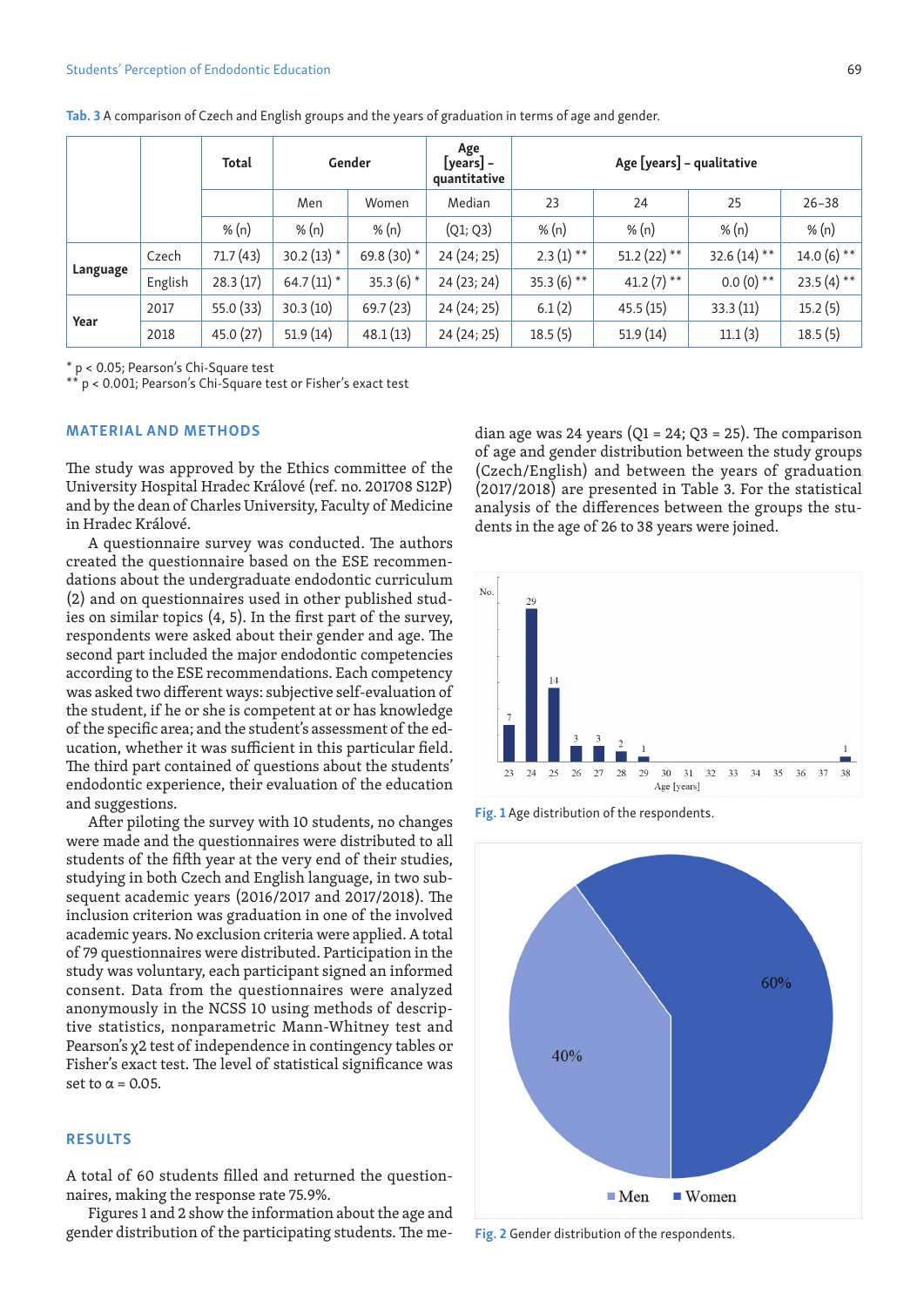Tab. 4 Respondents' answers to the questions dealing with the major endodontic competencies.

|                                                                                                                                    | <b>Yes</b><br>% (n) | No<br>% $(n)$ |
|------------------------------------------------------------------------------------------------------------------------------------|---------------------|---------------|
| Domain 1: Scientific foundations of endodontic practice.                                                                           |                     |               |
| I have knowledge of development,<br>structure, function and ageing of oral and<br>dental tissues.                                  | 100.0 (60)          | 0.0(0)        |
| - Was the education in this field sufficient?                                                                                      | 100.0 (60)          | 0.0(0)        |
| I have knowledge of anatomy of the head<br>and neck region.                                                                        | 95.0 (57)           | 5.0(3)        |
| - Was the education in this field sufficient?                                                                                      | 96.7 (58)           | 3.3(2)        |
| I have knowledge of dental anatomy.                                                                                                | 100.0 (60)          | 0.0(0)        |
| - Was the education in this field sufficient?                                                                                      | 100.0 (60)          | 0.0(0)        |
| I have knowledge of pathology of oral and<br>dental diseases.                                                                      | 100.0 (59)          | 0.0(0)        |
| - Was the education in this field sufficient?                                                                                      | 93.2 (55)           | 6.8(4)        |
| I have knowledge of microbiology and<br>immunology.                                                                                | 73.3 (44)           | 26.7(16)      |
| - Was the education in this field sufficient?                                                                                      | 71.7 (43)           | 28.3(17)      |
| I have knowledge of general medicine and<br>surgery as applied to the management of<br>dental (including endodontic) patients.     | 81.7 (49)           | 18.3(11)      |
| - Was the education in this field sufficient?                                                                                      | 76.7 (46)           | 23.3(14)      |
| I have knowledge of pharmacology<br>and therapeutics as applied to the<br>management of dental (including<br>endodontic) patients. | 76.7 (46)           | 23.3(14)      |
| - Was the education in this field sufficient?                                                                                      | 66.7 (40)           | 33.3(20)      |
| I have knowledge of biomaterials science<br>as applied to endodontics.                                                             | 65.0 (39)           | 35.0 (21)     |
| - Was the education in this field sufficient?                                                                                      | 56.7 (34)           | 43.3 (26)     |
| I have knowledge of diagnostic imaging.                                                                                            | 91.7(55)            | 8.3(5)        |
| - Was the education in this field sufficient?                                                                                      | 85.0 (51)           | 15.0(9)       |
| I have knowledge of epidemiology, public<br>health measures and biostatistics.                                                     | 43.3 (26)           | 56.7 (34)     |
| - Was the education in this field sufficient?                                                                                      | 46.7 (28)           | 53.3 (32)     |
| Domain 2: Nonsurgical endodontic treatment.                                                                                        |                     |               |
| I am competent at conducting a detailed<br>general and dental history.                                                             | 100.0 (60)          | 0.0(0)        |
| - Was the education in this field sufficient?                                                                                      | 95.0 (57)           | 5.0(3)        |
| I am competent at conducting<br>a comprehensive clinical examination<br>of a patient with an endodontic-related<br>problem.        | 98.3 (59)           | 1.7(1)        |
| – Was the education in this field sufficient?                                                                                      | 98.3 (59)           | 1.7(1)        |
| I am competent at reaching a diagnosis<br>and possible differential diagnosis.                                                     | 98.3 (59)           | 1.7(1)        |
| - Was the education in this field sufficient?                                                                                      | 98.3 (59)           | 1.7(1)        |
| I am competent at establishing<br>a treatment plan and communicating this<br>to the patient.                                       | 86.7(52)            | 13.3(8)       |
| - Was the education in this field sufficient?                                                                                      | 80.0 (48)           | 20.0(12)      |

|                                                                                                                                                                                   | Yes<br>% (n) | <b>No</b><br>% $(n)$ |
|-----------------------------------------------------------------------------------------------------------------------------------------------------------------------------------|--------------|----------------------|
| I am competent at performing procedures<br>to retain all or part of the dental pulp in<br>health.                                                                                 | 93.3 (56)    | 6.7(4)               |
| – Was the education in this field sufficient?                                                                                                                                     | 91.7(55)     | 8.3(5)               |
| I am competent at performing good quality<br>root canal treatment.                                                                                                                | 70.0 (42)    | 30.0(18)             |
| – Was the education in this field sufficient?                                                                                                                                     | 68.3(41)     | 31.7(19)             |
| I am competent at restoring root canal-<br>treated teeth.                                                                                                                         | 70.0 (42)    | 30.0(18)             |
| - Was the education in this field sufficient?                                                                                                                                     | 66.7(40)     | 33.3 (20)            |
| I am competent at monitoring and<br>evaluating the outcome of endodontic<br>treatment.                                                                                            | 93.3 (56)    | 6.7(4)               |
| - Was the education in this field sufficient?                                                                                                                                     | 91.7(55)     | 8.3(5)               |
| I am competent at communicating verbally<br>and in writing with dental and medical<br>colleagues.                                                                                 | 83.3 (50)    | 16.7(10)             |
| - Was the education in this field sufficient?                                                                                                                                     | 56.7 (34)    | 43.3 (26)            |
| I have knowledge of the management of<br>dentoalveolar trauma.                                                                                                                    | 88.3 (53)    | 11.7(7)              |
| - Was the education in this field sufficient?                                                                                                                                     | 81.7 (49)    | 18.3(11)             |
| Domain 3: Surgical endodontic treatment.                                                                                                                                          |              |                      |
| I am competent at conducting a detailed<br>general and dental history for a patient<br>with post-treatment endodontic disease.                                                    | 100.0 (60)   | 0.0(0)               |
| - Was the education in this field sufficient?                                                                                                                                     | 90.0(54)     | 10.0(6)              |
| I am competent at conducting<br>a comprehensive clinical examination of<br>a patient with post-treatment endodontic<br>disease.                                                   | 95.0 (57)    | 5.0(3)               |
| – Was the education in this field sufficient?                                                                                                                                     | 91.7 (55)    | 8.3(5)               |
| I am competent at reaching a diagnosis<br>and possible differential diagnosis,<br>and presenting treatment options for<br>the management of post-treatment<br>endodontic disease. | 91.7(55)     | 8.3(5)               |
| – Was the education in this field sufficient?                                                                                                                                     | 88.3(53)     | 11.7(7)              |
| I have knowledge of recognizing conditions<br>that may best be managed by surgical<br>endodontic treatment.                                                                       | 63.3(38)     | 36.7(22)             |
| – Was the education in this field sufficient?                                                                                                                                     | 65.0 (39)    | 35.0 (21)            |
| I have knowledge of assessing the benefits,<br>risks and likely outcome of endodontic<br>surgery.                                                                                 | 65.0 (39)    | 35.0 (21)            |
| – Was the education in this field sufficient?                                                                                                                                     | 65.0 (39)    | 35.0 (21)            |
| I have knowledge of postoperative<br>monitoring of surgical endodontic<br>patients.                                                                                               | 46.7 (28)    | 53.3 (32)            |
| – Was the education in this field sufficient?                                                                                                                                     | 45.0 (27)    | 55.0 (33)            |

The five highest numbers of answers "No" are in bold.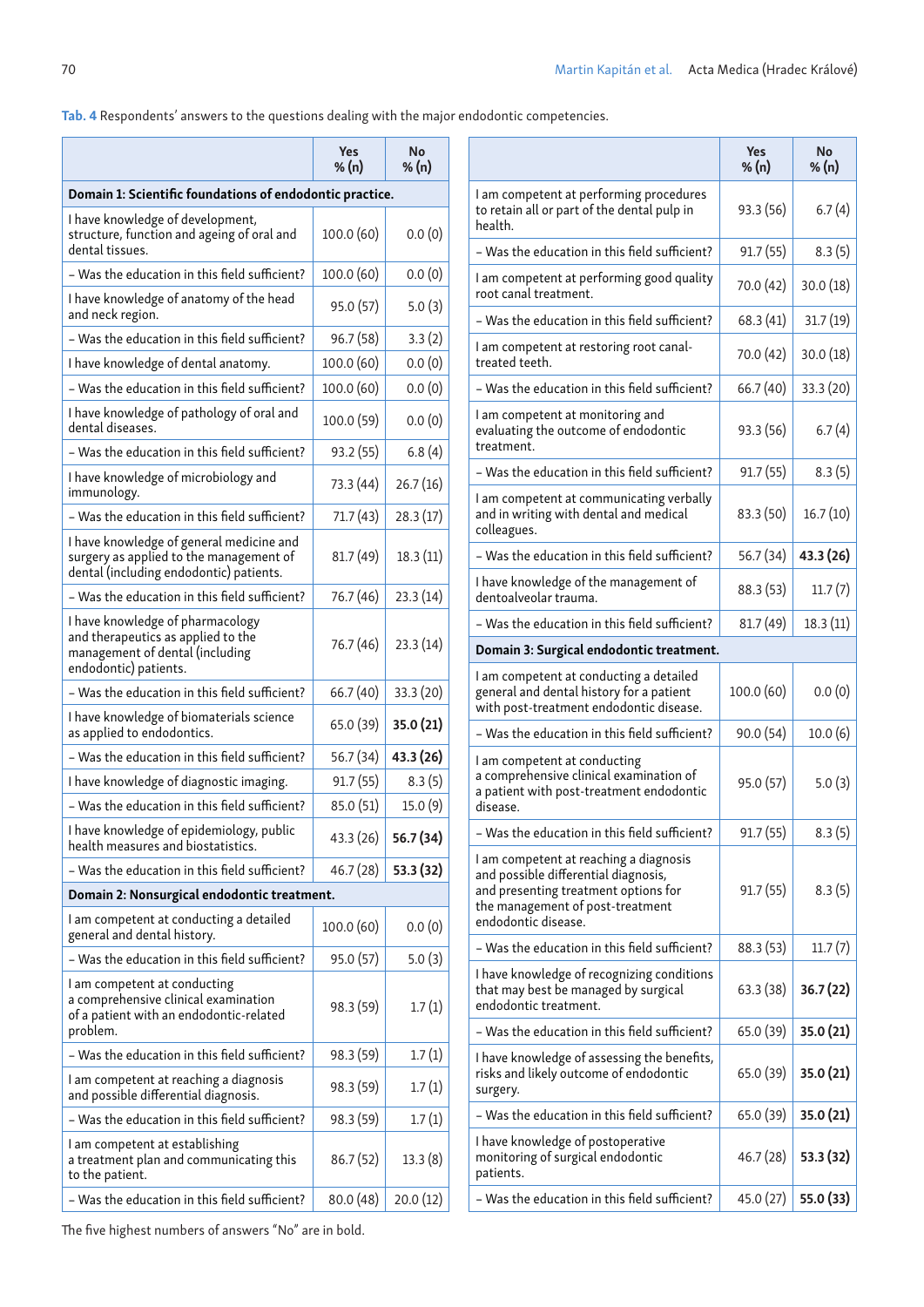#### Students' Perception of Endodontic Education 71



Fig. 3 Summary of endodontic experience of the respondents. Bars show the numbers of treated root canals/teeth on extracted teeth and in patients; axis on the left side. Line shows the percentage of the respondents considering these numbers as sufficient; axis on the right side.

Table 4 presents the answers of the respondents to the questions dealing with the major endodontic competencies according to the ESE recommendations.

Figure 3 shows the numbers of root canal treatments on extracted teeth/root canals and on real patients, along with the students' assessment of whether the experience was sufficient for independent practice. Four of the students declared they had not performed any root canal treatment on real patients. The teeth which were endodontically treated as the first RCT by the student on a patient were most often teeth 15 and 16 (maxillary right second premolar and maxillary right permanent first molar respectively; 7 cases each). Next in order were tooth 25 (maxillary left second premolar), tooth 36 (mandibular left permanent first molar) and tooth 46 (mandibular right permanent first molar); 4 cases each.

Forty-nine respondents (87.1%) felt that they were competent to perform RCT on anterior teeth, 52 (86.7%) on premolars, and 29 (48.3%) on molars.

The number of teaching hours, the range of education and the quality of education were considered sufficient by 81.7%, 86.7%, and 83.3% of respondents respectively.

As a proposed improvement, 98.3% of the respondents  $(n = 59)$  stated more practice on patients; 51.7 %  $(n = 31)$ stated more practice on extracted teeth;  $13.3\%$  (n = 8) stated higher quality of lectures; and 8.3% ( $n = 5$ ) stated more lectures.

Table 5 shows the frequently mentioned topics suggested for modification.

No statistically significant differences were found in the responses of students from the Czech and English study groups.

## **DISCUSSION**

A questionnaire survey was chosen as a study design to reach the goals of the study. It is an inexpensive and fast method to gather required information. Although it has a limitation in the subjectivity of the answers, the questionnaire survey is often used in similar kinds of studies  $(4, 5)$ .

Tab. 5 Most frequent respondents' suggestions.

| Topics suggested to be added or addressed more | n  |
|------------------------------------------------|----|
| More practice on the patients                  | 13 |
| Postendodontic treatment                       | 7  |
| Endodontic radiology                           | 6  |
| Complications during and after treatment       | 6  |
| Root canal retratment                          | 6  |
| Improve preclinical training                   | 5  |
| More rotary endodontics                        | 5  |
| Topics suggested to be removed or shortened    | n  |
| Too much rotary endodontics                    | 5  |

The study groups differed in terms of gender distribution and age. There were more women than men in the Czech group, which corresponds with the traditional gender distribution among dentists in the Czech Republic, where 61.9% are female dentists and 38.1% are male dentists (6). In the English study group, where there are students from many other countries, the gender distribution was opposite. The median age was the same in both groups; however, there were different distributions of students according to their age.

The second part of the questionnaire was based on the major competencies listed in the ESE recommendations on the undergraduate endodontic curriculum (2). The first parts of the questions presented a self-evaluation related to the students, whereas in the second parts the students evaluated the education itself. Overall, the evaluation in both parts of the questions was rather positive in the majority of the competencies. More than 80% of the respondents answered "yes" in the first parts of 17 questions and in the second parts of 15 questions out of 26. More than one half of the students declared they didn't have knowledge of "epidemiology, public health measures and biostatistics" and of "postoperative monitoring of surgical endodontic patients"; correspondingly, more than one half of the respondents considered the education in these two fields as insufficient. Between one third and one half of the students declared they didn't have knowledge of "biomaterials science as applied to endodontics", of "recognizing conditions that may best be managed by surgical endodontic treatment" and of "assessing the benefits, risks and likely outcome of endodontic surgery"; more than one third of the students also considered education insufficient in these three fields and additionally in "communicating verbally and in writing with dental and medical colleagues". These subjects need to be addressed.

The average number of root canal treatments performed on both extracted and real teeth in this study was higher than in the study from the Cardiff University (4), where the average number of root fillings among the fifth year students was 7.4 on extracted teeth and 2.81 on real teeth. One third of involved students completed zero or one root filling. The number of root fillings performed on extracted and real teeth had an influence on the perception of competence. Such a correlation was not seen in our